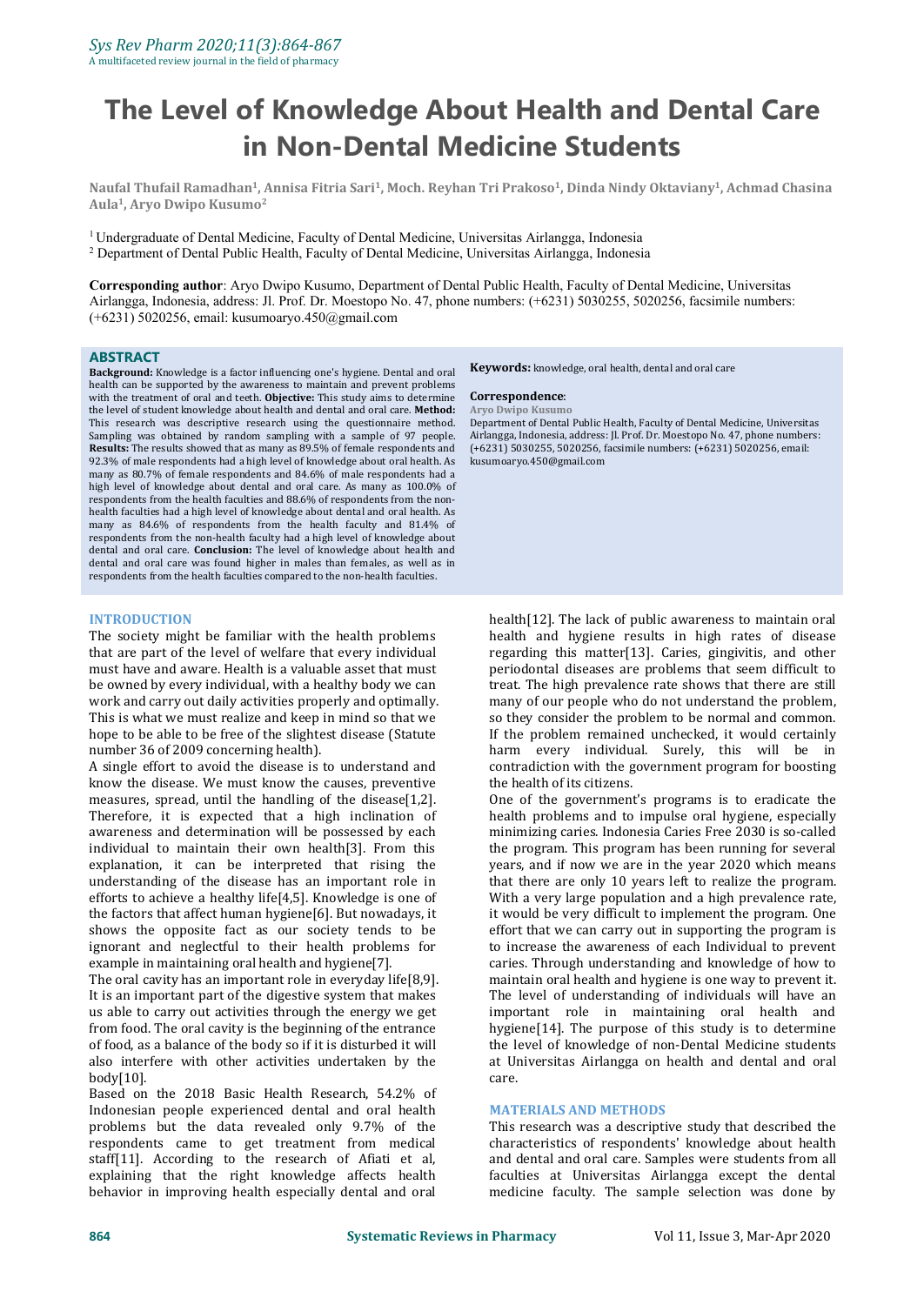#### **Students**

random sampling with a minimum sample size of 97 samples following the sample calculation formula. This research was conducted at Universitas Airlangga in October 2019. This research had been approved by the Ethics Commission of the Faculty of Dental Medicine, Universitas Airlangga.

The questionnaire was distributed in October 2019 using Google form. The questionnaire contained 10 statements regarding dental and oral health and 10 statements regarding dental and oral care. The questionnaire used language that was understandable by a broad community, so it made it easy for the sample to fill out. The number of correct answers chosen by the respondent would indicate the level of knowledge of the respondent. All of the samples filled out the questionnaire personally from the

links that had been shared. Sample characteristics were displayed in a table. Analyzes were performed on each variable with the level of health knowledge and dental and oral care using cross-tabulations.

#### **RESULTS**

In October 2019, a sample of 83 students was obtained from 97 minimum samples. From the data in Table 1 and Table 2, the number of female respondents was 57 people (68.7%) and men were 26 people (31.3%). In Table 1 it could be concluded that out of 57 female respondents 51 of them had a high level of knowledge about oral health, and 24 out of the 26 male respondents had a high level of knowledge about oral and dental health.

**Table 1.** Characteristics of respondents and cross-tabulation on sex and level of knowledge about oral health.

|        |        | Health Knowledge Category |       | Total  |
|--------|--------|---------------------------|-------|--------|
|        |        | Low                       | High  |        |
| Gender | Female | o                         | 51    | 57     |
|        |        | 10.5%                     | 89.5% | 100.0% |
|        | Male   |                           | 24    | 26     |
|        |        | $7.7\%$                   | 92.3% | 100.0% |

In Table 2 it can be concluded that 46 out of 57 female and oral care, and 22 out of the 26 male respondents had respondents had a high level of knowledge about dental

a high level of knowledge about dental and oral care.

**Table 2**. Characteristics of respondents and cross-tabulation of sex and level of knowledge regarding dental and oral care.

|        |        | Health Knowledge Category | Total |        |
|--------|--------|---------------------------|-------|--------|
|        |        | Low                       | High  |        |
| Gender | Female | 11                        | 46    | 57     |
|        |        | 19.3%                     | 80.7% | 100.0% |
|        | Men    |                           | 22    | 26     |
|        |        | 15.4%                     | 84.6% | 100.0% |

From the data in Table 3 and Table 4, the number of respondents from the health faculties was 13 (15.6%) and non-health faculties was 70 people (84.3%). In Table 3 it can be concluded that all respondents from the health

faculties had a high level of knowledge about dental and oral health, and 62 out of 70 respondents who came from non-health faculties had a high level of knowledge about dental and oral health.

**Table 3**. Characteristics of respondents and cross-tabulation of the type of faculty and level of knowledge regarding oral health.

|         |            |         | Health Knowledge Category |        |  |
|---------|------------|---------|---------------------------|--------|--|
|         |            | Low     | High                      |        |  |
| Faculty | Health     |         | 13                        | 13     |  |
|         |            | $0.0\%$ | 100.0%                    | 100.0% |  |
|         | Non-Health |         | 62                        | 70     |  |
|         |            | 11.4%   | 88.6%                     | 100.0% |  |

In Table 4 it can be concluded that 11 out of 13 respondents who came from the health faculties had high levels of knowledge about dental and oral care, and 57 out of 70 respondents who came from non-health faculties 57 had high levels of knowledge about dental and oral health.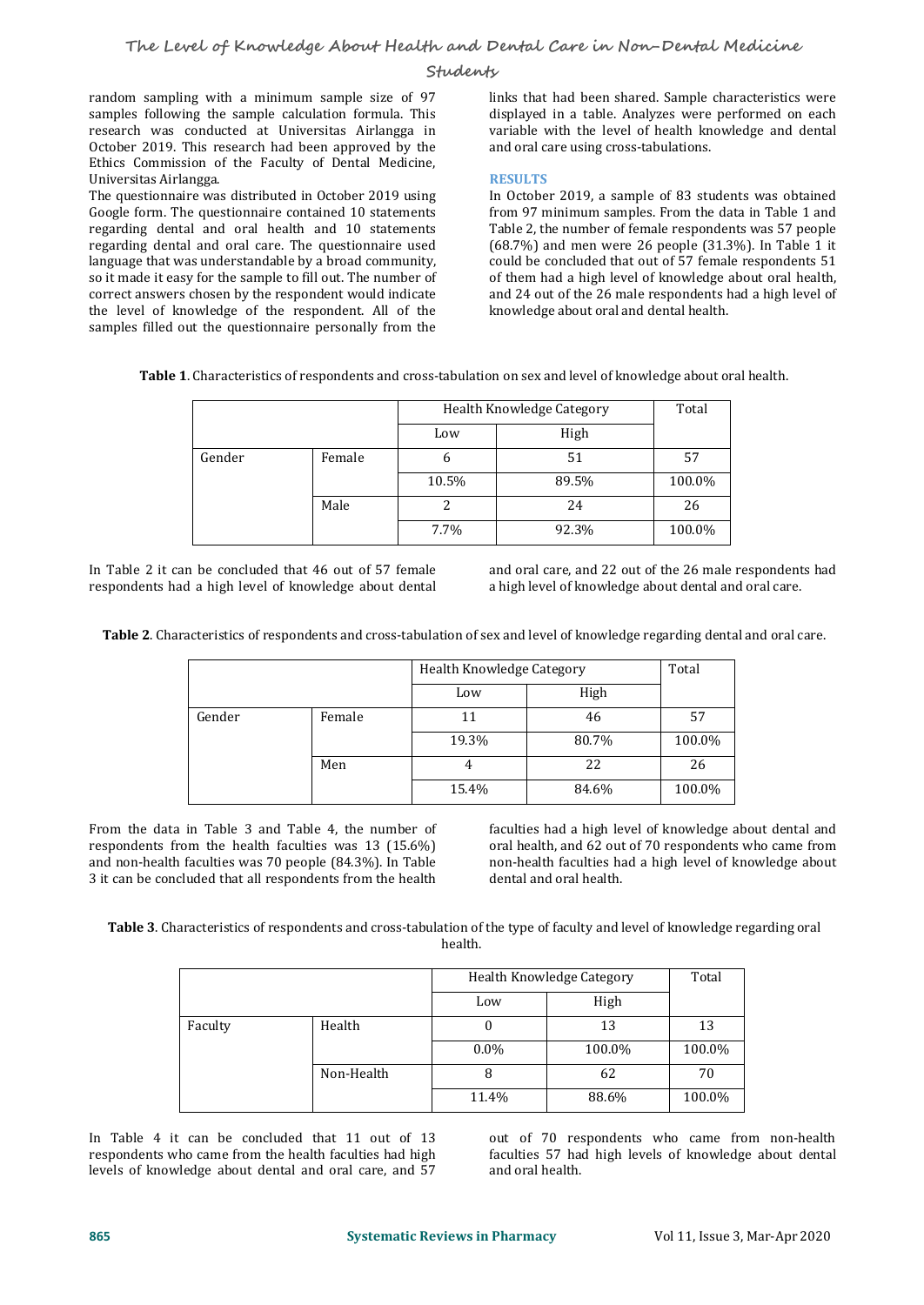**Students**

| Table 4. Characteristics of respondents and cross-tabulation of the type of faculty and level of knowledge regarding dental |  |
|-----------------------------------------------------------------------------------------------------------------------------|--|
| and oral care.                                                                                                              |  |

|         |            | Health Knowledge Category | Total |        |
|---------|------------|---------------------------|-------|--------|
|         |            | Low                       | High  |        |
| Faculty | Health     |                           | 11    | 13     |
|         |            | 15.4%                     | 84.6% | 100.0% |
|         | Non-Health | 13                        | 57    | 70     |
|         |            | 18.6%                     | 81.4% | 100.0% |

## **DISCUSSION**

Based on the World Health Organization (WHO) 24% of cases of the dental and oral disease occurred at the age of 18 years which was the age of students (2). One of the common diseases was periodontal disease. The prevalence of periodontal disease reached more than 82% in the young population and exceeding 50% in adults. Research conducted in the UK showed that 54% of adults having a periodontal pocket of 4 mm or more and 5% including a heavy pocket periodontal (more than 6 mm)[15]. Moreover, Research conducted by mm)[15]. Moreover, Research conducted by Neamatollahi and Masoumeh at the University of Iran showed the number of dental floss users at health students was 46%, while in non-health students was only 32.7%[16].

In this study covering all samples of total 100 respondents and had been divided equally to be 50 health students and 50 non-health students, results of the study proofed that the proportion of respondents in dental medicine with good behavior in maintaining oral health was statistically greater in those aged <21 years was 1 respondent (100%) compared to those aged> 21 years, that there were only 46 respondents  $(93.9\%)$ . In the results of the study on English Literature students, the proportion of respondents with good behavior in maintaining oral health was greater in those aged <21 years were 7 respondents (30.4%), compared with those aged> 21 years, were 7 respondents (25, 9%).

Based on the results of the study above, it was proofed that dental medicine students (health) at the age of > 21 vears had good behavior in managing oral and dental 2. years had good behavior in managing oral and dental health compared with English literature students[17]. The results of the research found in dental medicine students were in line with research conducted by Sharma<br>et al., explaining that the first year was normally having a 3. et al., explaining that the first year was normally having bad behavior in maintaining oral hygiene[18]. Better behavior was shown by final year students, this behavior was supported by the level of knowledge about maintaining oral hygiene obtained during lectures[18]. This explains that the good behavior of dental students in maintaining oral health was driven by good knowledge. This was because the behavior becoming one of the<br>factors affecting oral health[19]. 5. factors affecting oral health[19].

In a study conducted by Zulfiqar et al., from his research result, it could be seen that medical students had better knowledge about behavior, attitudes, and knowledge of inter-rater<br>
oral health with a significant result statistically. examiners. oral health with a significant result statistically, compared to non-medical students. According to Sharda, knowledge ( $p \le 0.001$ ), attitude ( $p \le 0.001$ ) and behavior ( $p \leq 0.05$ ) proofed that medical students had better knowledge of hygiene than non-medical students[20].<br>Research published in 2005 by Prasad and Doshi (2007) 7 Research published in 2005 by Prasad and Doshi (2007) stated that oral health-related knowledge, attitudes, and behaviors were significantly higher in medical students (for knowledge  $p \leq 0.001$ , for attitude  $p \leq 0.001$  and

behavior  $p \leq 0.001$ ][21]. In general, medical students had greater knowledge about risk awareness of health behaviors. For example, in Pakistan, medical student knowledge scores were better (94.7% of medical students get good grades> 17vs52%) compared to nonmedical students[20]. Moreover, research conducted by Sugumari on dental medicine students, explaining that dental medicine students brushing their teeth twice a day were raised in number compared to the medical students. This difference might be due to their profession. The results obtained among medical students could be caused by higher knowledge and socio-economic conditions[22]. In this study, 85% of dentistry students scored significantly higher than 72% of medical students and 78% of pharmacy students. These results indicated that dental students had better oral hygiene[23].

## **CONCLUSIONS**

The level of knowledge about health and dental and oral care was found higher in males than females, as well as in respondents from the health faculties compared to the non-health faculties.

### **REFERENCES**

- 1. Harahap J, Amelia R, Wahyuni AS, Andayani LS. Community empowerment program for increasing knowledge and awareness of tuberculosis patients, cadres and community in Medan city. IOP Conf Ser Earth Environ Sci. 2018;125(1).
- Simamora RH, Nurmaini, Siregar CT. Knowledge of Nurses about Prevention of Patient Fall Risk in Inpatient Room of Private Hospital in Medan. Indian
- J Public Heal Res Dev. 2019;10(10):759–63. Sugihantono A. RENCANA AKSI PENCEGAHAN DAN PENGENDALIAN PENYAKIT 2015-2019 (Revisi I - 2018). 2018; 2019:86.
- 4. Sopianah Y, Sabilillah MF, Oedijani O.The effects of audio-video instruction in brushing teeth on the knowledge and attitude of young slow learners in Cirebon regency. Dent J (Majalah Kedokt Gigi). 2017;50(2):66–70.
- 5. Susilawati S, Monica G, Fadilah RPN, Bramantoro T, Setijanto D, Wening GRS, Palupi R. Building team agreement on large population surveys through inter-rater reliability among oral health survey Dent J (Majalah Kedokt Gigi). 2018;51(1):42–6.
- 6. Gayatri RW. Hubungan Tingkat Pengetahuan Dengan Perilaku Pemeliharaan Kesehatan Gigi Anak Sdn Kauman 2 Malang. J Heal Educ. 2017;2(2):201–10.
- Setijanto RD, Bramantoro T, Palupi R, Hanani A. The role of attitude, subjective norm, and perceived behavioral control (PBC) of mothers on teaching toothbrushing to preschool children - Based on the